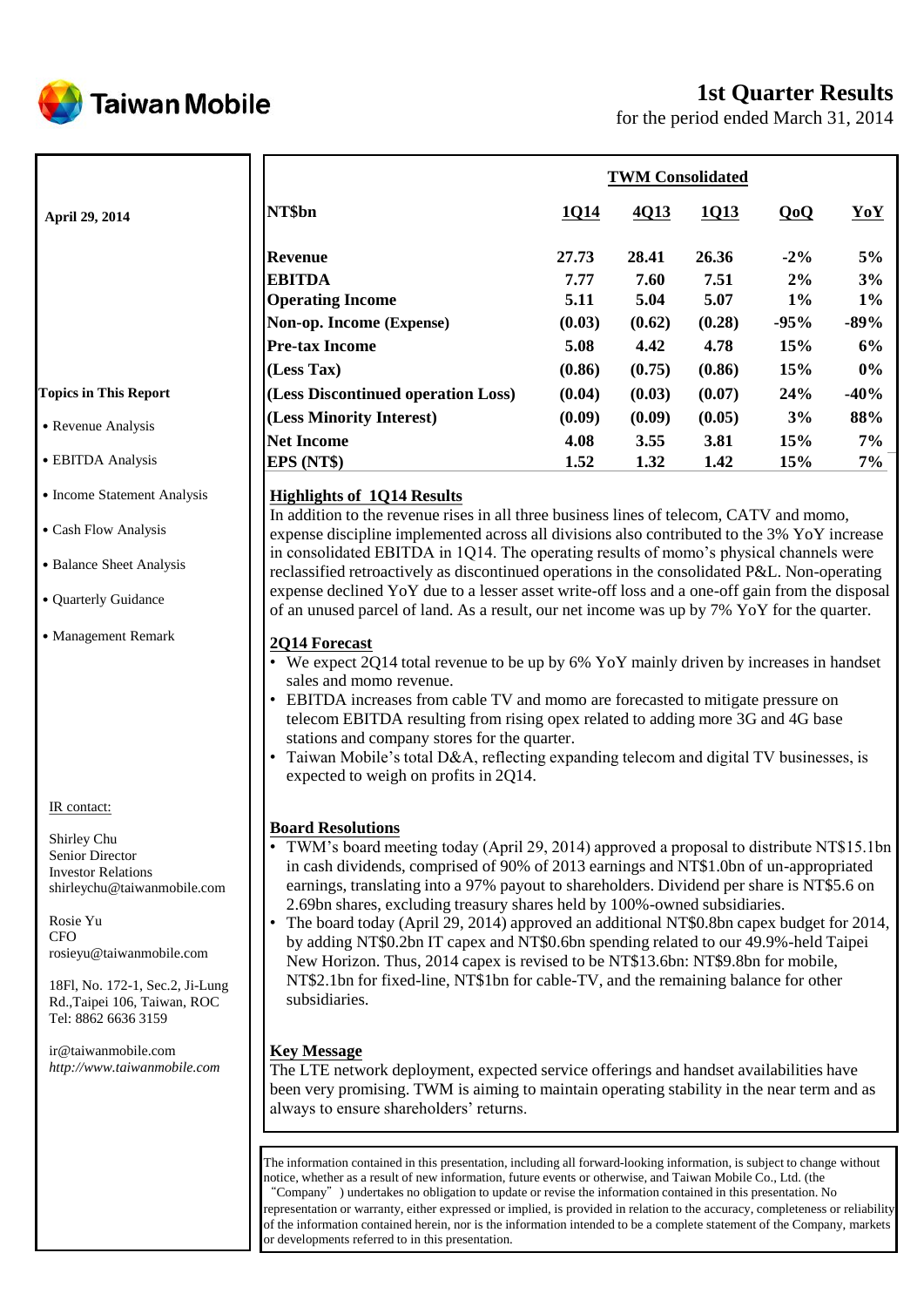

#### **o I. Revenue Analysis**

### **Table 1. Key Operational Data**

| <b>Revenue (NT\$bn)</b>   | 1Q14  | 4Q13  | 1Q13  | QoQ    | YoY    |
|---------------------------|-------|-------|-------|--------|--------|
| <b>Telecom</b>            | 20.53 | 21.31 | 19.93 | $-4\%$ | 3%     |
| Mobile Service            | 13.41 | 13.59 | 13.00 | $-1\%$ | 3%     |
| Device Sales              | 5.24  | 5.80  | 4.95  | $-10%$ | 6%     |
| Fixed-line                | 0.83  | 0.85  | 0.88  | $-2\%$ | $-5%$  |
| <b>IDD</b>                | 0.47  | 0.49  | 0.61  | $-5%$  | $-23%$ |
| ISR & Others              | 0.58  | 0.57  | 0.49  | 1%     | 18%    |
| <b>HBG</b>                | 1.58  | 1.59  | 1.54  | $0\%$  | 3%     |
| - Pay-TV related          | 1.09  | 1.09  | 1.06  | 0%     | 2%     |
| - Broadband               | 0.30  | 0.29  | 0.28  | 1%     | 5%     |
| - Content & others        | 0.19  | 0.20  | 0.19  | $-4%$  | 1%     |
| $\mathbf{mono}^1$         | 5.66  | 5.59  | 4.94  | $1\%$  | 15%    |
| - TV shopping & catalogue | 2.22  | 2.18  | 2.22  | 2%     | 0%     |
| - Online shopping         | 3.35  | 3.32  | 2.65  | 1%     | 27%    |
| Other <sup>2</sup>        | 0.04  |       |       | NM     | NM     |

Note 1: momo announced the sale of its cosmetic stores and department store operations on March 28, 2014 and August 30, 2013, respectively. The related operating and non-operating results of the aforementioned business lines were reclassified retroactively as discontinued operations in the consolidated P&L and thus were not included in the table 1, 2 and 3.

Note 2: Other revenue primarily consists of rental income related to leases on commercial space owned by our 49.9%-held Taipei New Horizon Co., Ltd., which became a consolidated entity on Feb 21, 2014.

|                               | <b>1014</b> | 4013  | 1013    | QoQ   | YoY    |
|-------------------------------|-------------|-------|---------|-------|--------|
| <b>Mobile Subscribers (K)</b> | 7.306       | 7,225 | 7.050   | $1\%$ | 4%     |
| - Data card                   | 544         | 511   | 428     | 6%    | 27%    |
| <b>Monthly Churn</b>          | $2.0\%$     | 2.0%  | $2.1\%$ |       |        |
| MOU(bn)                       | 3.29        | 3.49  | 3.86    | $-6%$ | $-15%$ |
| Pay-TV Subs (K)               | 585         | 584   | 581     | $0\%$ | $1\%$  |
| Cable Broadband Subs (K)      | 182         | 180   | 173     | 1%    | 5%     |
| $DTV$ Subs $(K)$              | 141         | 127   | 86      | 11%   | 64%    |

| NT\$                                                 | <b>1014</b> | 4013 | 1013 | QoQ    | YoY    |
|------------------------------------------------------|-------------|------|------|--------|--------|
| <b>Wireless</b><br>ARPU-postpaid<br>(residual value) | 831         | 840  | 799  | $-1\%$ | 4%     |
| <b>Cable MSO</b>                                     |             |      |      |        |        |
| <b>Basic TV ARPU</b>                                 | 495         | 493  | 494  | 0%     | 0%     |
| <b>Broadband ARPU</b>                                | 543         | 539  | 546  | 1%     | $-1\%$ |
| <b>DTV ARPU</b>                                      | 137         | 138  | 141  | $-1\%$ | $-3%$  |
| Blended ARPU <sup>1</sup>                            | 791         | 792  | 776  | 0%     | 2%     |

1. Cable TV & broadband related revenue (excluding content agency) divided by its CATV subscriber number

### *Telecom:*

Under the relative fair value method, mobile service revenue saw a 3% revenue YoY growth in 1Q14, benefiting from the increase in wireless data revenue more than offsetting softness in mobile voice revenue.

For a like-for-like comparison with peers under the residual value method, mobile postpaid APRU grew 4% YoY in the quarter. In addition, mobile data adoption reached 56% of the postpaid installed base at the end of 1Q14, rising from 45% a year ago. As a result, mobile broadband revenue rose 25% YoY for the quarter.

Under the relative fair value method, device sales declined QoQ due to the sales mix shifting to entry-level smartphones in 1Q14 and a relatively higher sales volume triggered by the iPhone in 4Q13. However, compared to a year ago, sales volume of bundled and unbundled handsets still registered an increase.

Legacy fixed-line revenue was still under pressure. IDD revenue was on the decline due to pricing competition.

### *Cable:*

None of the monthly fee caps in TWM's CATV service areas is downward adjusted in 2014. Revenues in both basic TV subscription and digital TV services went up YoY in 1Q14 due to the increases in their respective subscriber number.

Cable broadband's revenue growth was driven by an increase in the cable internet subscriber base and a higher subscriber mix in the high-speed services.

DTV ARPU was slightly down QoQ and YoY due to a higher customer mix of promotional basic HD programs, which was offered to the new household subscribers as a means to boost DTV penetration rate. However, blended ARPU still grew 2% YoY as a result of our upselling strategy.

### *momo*

In 1Q14, momo's revenue increase was greatly attributed to a solid 27% YoY growth in the online shopping business.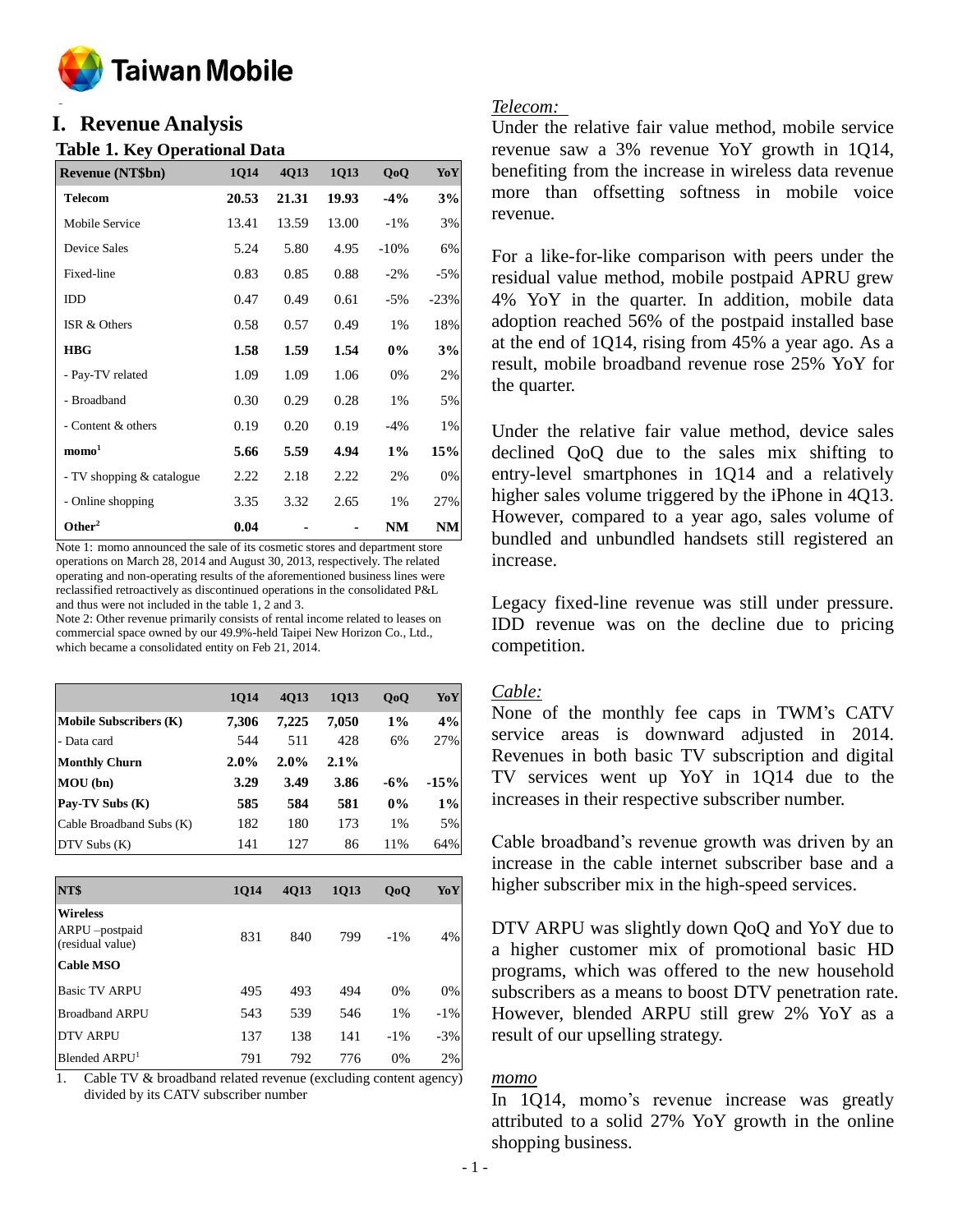

# **II. EBITDA Analysis**

#### **Table 2. EBITDA Breakdown**

| NT\$bn                | 1Q14  | 4Q13  | 1Q13 | QoQ                                        | YoY           |
|-----------------------|-------|-------|------|--------------------------------------------|---------------|
| <b>EBITDA</b>         | 7.77  | 7.60  | 7.51 | 2%                                         | 3%            |
| - Telecom             | 6.57  | 6.51  | 6.46 | 1%                                         | $2\%$         |
| $-$ HBG               | 0.86  | 0.81  | 0.82 | 7%                                         | 5%            |
| $-$ momo <sup>1</sup> | 0.32  | 0.29  | 0.23 | 10%                                        | 35%           |
| - others              | 0.02  |       |      | $\rm{NM}$                                  | $\rm{NM}$     |
| Margin                | 28.0% | 26.7% |      | $28.5\% + 1.3$ ppts -0.5ppts               |               |
| - Telecom             | 32.0% | 30.5% |      | 32.4% +1.5ppts -0.4ppts                    |               |
| $-$ HBG               | 54.5% | 50.8% |      | $53.2\% +3.7 \text{ppts} +1.3 \text{ppts}$ |               |
| - momo                | 5.6%  | 5.2%  |      | $4.8\% +0.4$ ppts $+0.8$ ppts              |               |
| - others              | 63.9% |       |      | NM                                         | $\mathbf{NM}$ |
| D&A                   | 2.66  | 2.56  | 2.45 | 4%                                         | $9\%$         |
| - Telecom             | 2.38  | 2.30  | 2.23 | 3%                                         | 6%            |
| $-$ HBG               | 0.19  | 0.19  | 0.16 | 3%                                         | 22%           |
| $-$ momo <sup>1</sup> | 0.03  | 0.03  | 0.03 | 24%                                        | 28%           |
| - others              | 0.02  |       |      | $\rm{NM}$                                  | $\rm{NM}$     |
| EBIT                  | 5.11  | 5.04  | 5.07 | $1\%$                                      | $1\%$         |
| - Telecom             | 4.20  | 4.20  | 4.23 | 0%                                         | $-1\%$        |
| $-$ HBG               | 0.67  | 0.62  | 0.66 | 8%                                         | $1\%$         |
| $-$ momo $1$          | 0.28  | 0.26  | 0.21 | $8\%$                                      | 36%           |
| - others              | 0.01  |       |      | $\rm{NM}$                                  | $\rm{NM}$     |

Note 1: momo announced the sale of its cosmetic stores and department store operations on March 28, 2014 and August 30, 2013, respectively. The related operating and non-operating results of the aforementioned business lines were reclassified retroactively as discontinued operations in the consolidated P&L and thus were not included in the table 1, 2 and 3.

Note 2: The combined total of telecom, HBG, momo and others does not equal the consolidated total of each account due to minor adjustments and eliminations.

#### **Table 3. Non-operating Item**

|                                         | -           |        |        |                |        |
|-----------------------------------------|-------------|--------|--------|----------------|--------|
| NT\$bn                                  | <b>1014</b> | 4013   | 1013   | 0 <sub>0</sub> | YoY    |
| <b>Non-Operating</b>                    | (0.03)      | (0.62) | (0.28) | $-95%$         | $-89%$ |
| -Net Interest Revenue<br>(Expense)      | (0.13)      | (0.10) | (0.07) | 26%            | 94%    |
| - Write-off Loss                        | (0.07)      | (0.52) | (0.24) | $-86%$         | $-70%$ |
| -Gains from the Sale<br>of the Property | 0.16        | 0.00   | 0.00   | NΜ             | NΜ     |
| -Others                                 | 0.01        | 0.00   | 0.02   | 102%           | $-61%$ |

Note 1: momo announced the sale of its cosmetic stores and department store operations on March 28, 2014 and August 30, 2013, respectively. The related operating and non-operating results of the aforementioned business lines were reclassified retroactively as discontinued operations in the consolidated P&L and thus were not included in the table 1, 2 and 3.

### EBITDA Analysis

For 1Q14, consolidated EBITDA recorded a healthy YoY growth with half of the increase coming from the telecom business and the rest largely from momo.

Telecom's 1Q14 EBITDA grew from a year ago due to increases in service revenue and savings as a result of expense discipline. Its sequential increase was mainly credited to the less handset subsidy for the quarter.

Thanks to a 61% YoY revenue growth in the DTV business and contained cost and expenses in 1Q14, HBG saw QoQ and YoY increases in EBITDA and an expanding EBITDA margin. Depreciation expense rose due to more digital set-top-box procurements.

In 1Q14, momo's EBITDA in the online shopping business grew around 90% YoY credited to a better product mix and margin expansions. EBITDA in the TV home shopping service stabilized due to a mild increase in revenue and cost cutting measures. For the unprofitable physical channels, momo has announced the sale of its cosmetics stores on March 28, 2014. Accordingly, in the P&L, this has been reclassified as discontinued operations. As a result, momo registered a 35% YoY increase in EBITDA on an expanding margin of 5.6% for the quarter from 4.8% a year ago.

### Non-Operating Item Analysis

In 1Q14, non-operating expense declined QoQ and YoY due to a lesser asset write-off loss and a one-off gain from the disposal of an unused parcel of land.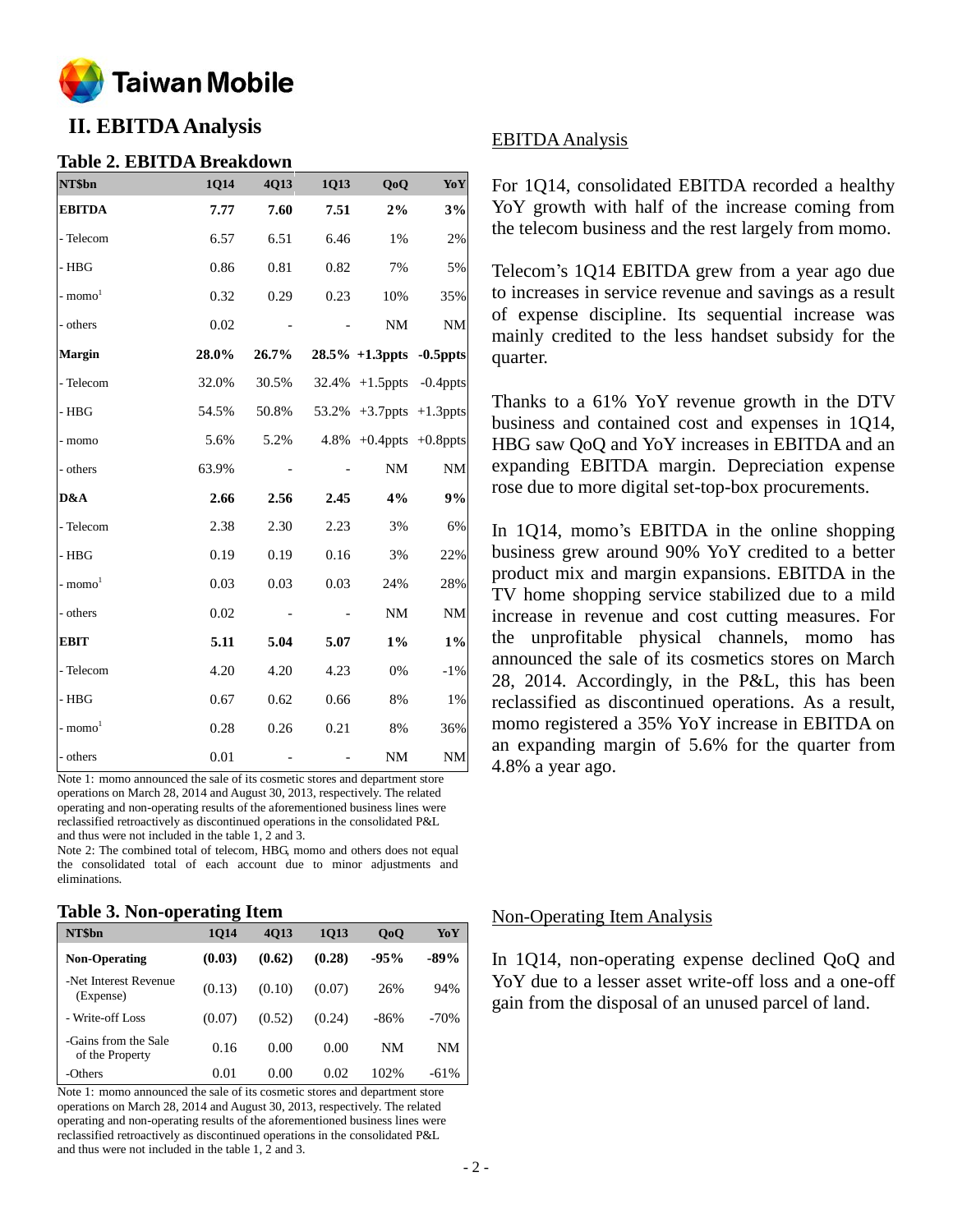

# **III. Income Statement Analysis**

## **Table 4. 1Q14 Consolidated Results vs. Forecast**

| NT\$bn                                           | 1Q14   | YoY         | $%$ of<br><b>1014</b><br><b>Forecast</b> |
|--------------------------------------------------|--------|-------------|------------------------------------------|
| <b>Revenue</b>                                   | 27.73  | 5%          | 99%                                      |
| <b>Operating Cost</b>                            | 17.99  | 7%          | 96%                                      |
| <b>Operating Expense</b>                         | 4.62   | 3%          | 103%                                     |
| <b>Operating Income</b>                          | 5.11   | $1\%$       | 106%                                     |
| Non-op. Income (Expense)                         | (0.03) | $-89%$      | 43%                                      |
| Pre-tax Income                                   | 5.08   | 6%          | 107%                                     |
| (Less Tax)                                       | (0.86) | 0%          | 112%                                     |
| (Discontinued Operations &<br>Minority Interest) | (0.13) | 14%         | NM                                       |
| <b>Net Income</b>                                | 4.08   | 7%          | 104%                                     |
| EPS (NT\$)                                       | 1.52   | 7%          | 105%                                     |
| <b>EBITDA</b>                                    | 7.77   | 3%          | 104%                                     |
| <b>EBITDA</b> margin                             | 28.0%  | $-0.5$ ppts |                                          |

1.Combined mobile and fixed-line revenues net of inter-company transactions

## Income Statement Analysis

## *YoY Analysis*

In addition to the revenue rises in all three business lines of telecom, CATV and momo, the expense discipline implemented across all divisions also contributed to the 3% YoY increase in consolidated EBITDA in 1Q14. The rising D&A expenses resulting from expanding telecom and CATV businesses, however, weighed on TWM's EBIT for the quarter. Credited to a drop in non-operating expense analyzed in previous section, our 1Q14 net income managed to grow 7% from a year ago.

### *Guidance Achievement Rate Analysis*

Consolidated EBITDA was ahead of our guidance by 4% due to lower-than-expected telecom cost and higher-than-expected profit from momo. On the non-operating front, interest expenses came in much lower than our expectations due to the lower-than-expected interest rate we negotiated. As a result, 1Q14 net income was ahead of our forecast by 4%.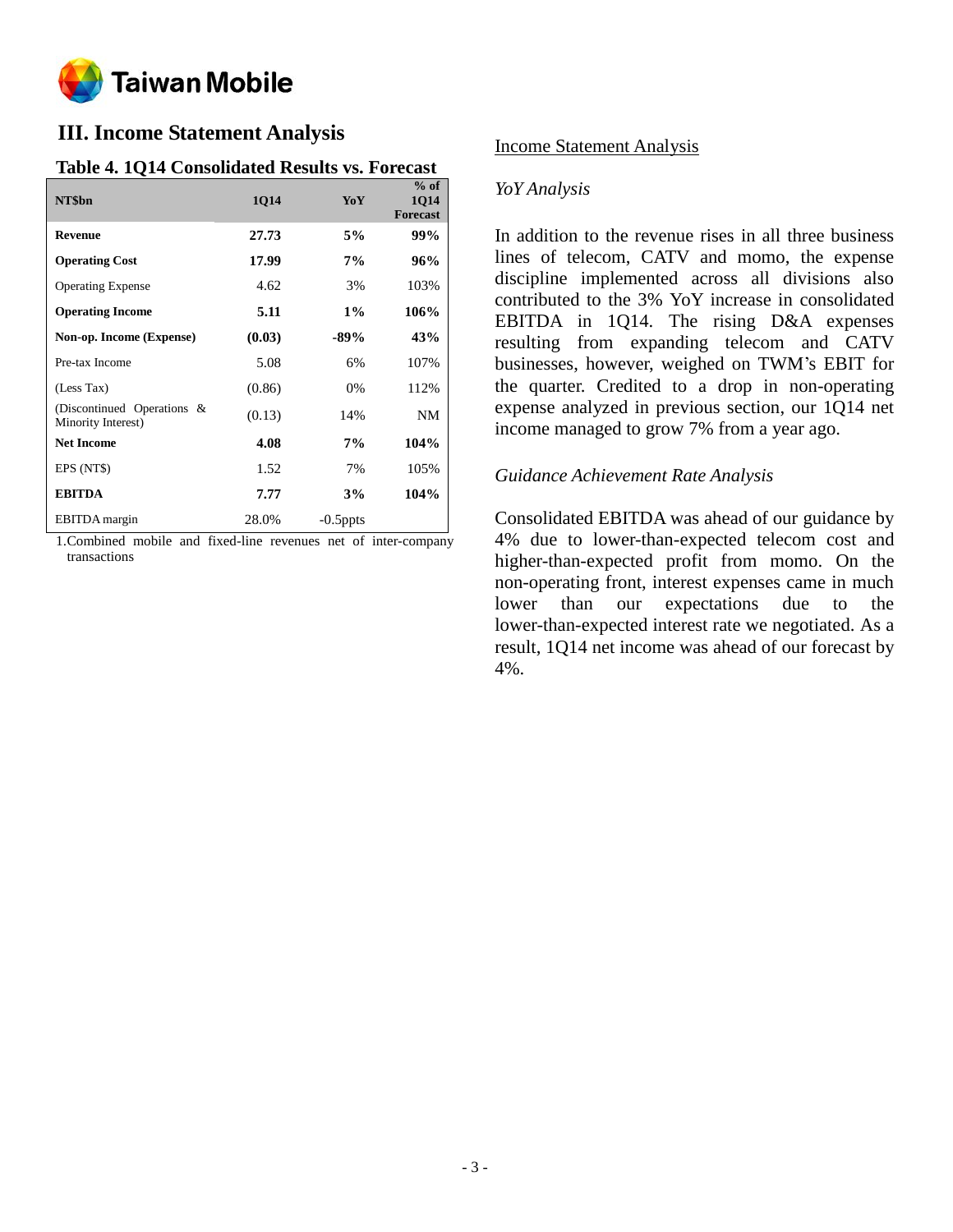

# **IV. Cash Flow Analysis**

### **Table 5. Cash Flow**

| NT\$bn                                          | 1Q14   | 4Q13    | 1Q13   |
|-------------------------------------------------|--------|---------|--------|
| <b>Total Op Sources/(Uses)</b>                  | 6.84   | 7.58    | 3.95   |
| Pre-tax Income                                  | 5.03   | 4.38    | 4.70   |
| Depreciation                                    | 2.35   | 2.26    | 2.16   |
| Amortization                                    | 0.32   | 0.31    | 0.31   |
| Changes in Working Capital                      | (0.99) | (0.08)  | (3.58) |
| <b>Asset Write-off Add-backs</b>                | 0.07   | 0.52    | 0.24   |
| Other Add-backs                                 | 0.06   | 0.19    | 0.12   |
|                                                 |        |         |        |
| <b>Net Investing</b><br>Sources/(Uses)          | (0.99) | (30.40) | (4.32) |
| Capex <sup>1</sup>                              | (2.27) | (2.67)  | (3.99) |
| Cash from Consolidation of<br>Subsidiary        | 1.19   |         |        |
| Divestments (Acquisitions)                      | (0.11) | 0.02    | (0.39) |
| <b>Other Financial Assets</b><br>(Increase) $2$ | 0.18   | 0.23    | 0.04   |
| 4G License fee                                  |        | (29.01) |        |
| Others                                          | 0.02   | 1.04    | 0.02   |
| <b>Net Financing</b><br>Sources/(Uses)          | (5.63) | 22.98   | 0.25   |
| Short-Term Borrowings                           | (6.76) | 22.27   | 0.25   |
| Commercial Paper Payable<br>Increase            | (1.90) | 2.00    |        |
| Corporate Bond Payable                          |        | (4.00)  |        |
| Long-Term Bank Loan                             | 3.00   | 3.00    |        |
| Dispose of investment in<br><b>Subsidiaries</b> | 0.14   | 0.00    |        |
| Others                                          | (0.11) | (0.29)  | 0.00   |
| <b>Net Cash Position Chg.</b>                   | 0.22   | 0.17    | (0.12) |

1. Inclusive of prepayments for equipment and the acquisition of computer software & other intangible assets

Mainly time deposits with durations of over 3 months

### **Table 6. Capex & FCF**

| NT\$bn                | 1Q14 | 4Q13 | 1Q13   |
|-----------------------|------|------|--------|
| <b>Cash Capex</b>     | 2.27 | 2.67 | 3.99   |
| - Mobile              | 1.59 | 1.96 | 1.30   |
| - Fixed-line          | 0.32 | 0.41 | 2.54   |
| - Cable MSO           | 0.34 | 0.08 | 0.12   |
| - momo & other        | 0.02 | 0.23 | 0.02   |
| % of Revenue          | 8%   | 9%   | 15%    |
| <b>Free Cash Flow</b> | 4.57 | 4.91 | (0.04) |

### Cash Flow Analysis

1Q14 operating cash inflow decreased QoQ mainly because the employee bonuses booked in 4Q13 was paid in 1Q14. Compared to a year ago, a large handset payment made in 1Q13 resulted in a higher cash outflow a year ago.

In contrast to a big jump in investment in the new mobile spectrum in 4Q13, investment cash outflow was a mere NT\$1bn in 1Q14. 1Q net investing cash outflow mainly comprised of 1) NT\$2.27bn in cash capex and 2) NT\$1.19bn in cash included arising from the consolidation of Taipei New Horizon (TNH), TWM's 49.9%-held subsidiary, since February 21, 2014. In addition, we raised our investment in TNH and entered into a joint venture in Thailand to explore the TV home shopping market overseas in 1Q14. A year ago, the main increases in investments were capital calls from our 32.5%-owned Kbro Media and TNH.

With regard to financing activity in 1Q14, the reduction in investing cash outflow allowed us to repay NT\$8.66bn of short-term borrowings in the quarter.

TWM sold some shares in momo to the security underwriter and reduced its shareholdings in momo from 50.64% to 49.93% upon momo's listing on the Tiger Board in Feb. 2014 per regulations. The disposal gain of NT\$20mn was to increase TWM's capital surplus.

### Capex and Free Cash Flow Analysis

1Q14 cash capex was mainly for expanding wireless capacity and continuously procuring set-top-boxes to boost DTV penetration. Compared to a year ago, new IDC (internet data center) payments resulted in higher capex in 1Q13. The sequential drop in cash capex was due to momo's investment made in 4Q13 for new studio facilities to produce digital programs.

After paying down the 4G license fee, TWM regained its ability to generate stable free cash inflow going forward.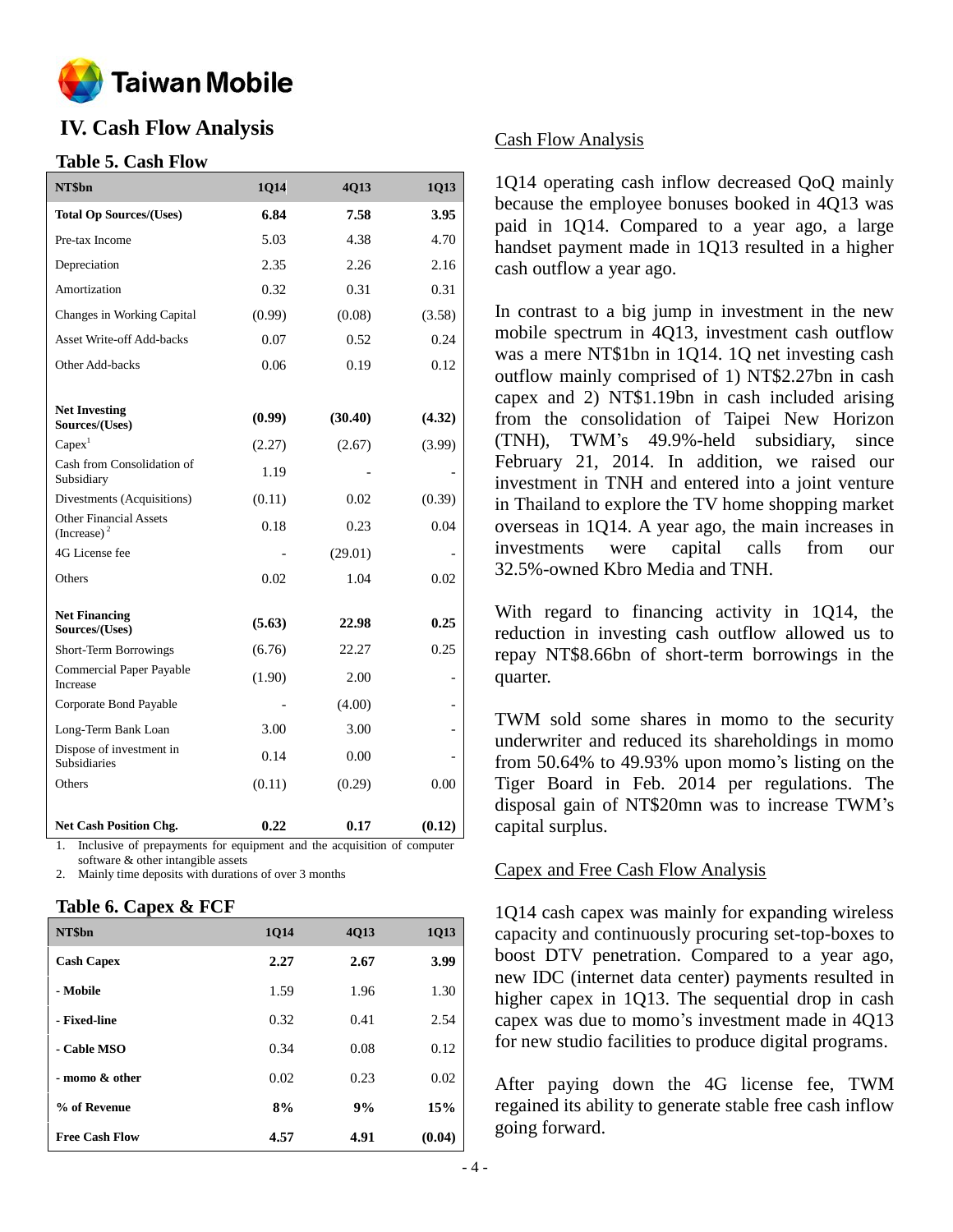

# **V. Balance Sheet Analysis**

## **Table 7. Balance Sheet**

| NT\$bn                                                                   | 1Q14    | 4Q13    | 1Q13    |  |  |
|--------------------------------------------------------------------------|---------|---------|---------|--|--|
| <b>Total Assets</b>                                                      | 142.93  | 138.35  | 104.34  |  |  |
| <b>Current Assets</b>                                                    | 28.54   | 29.49   | 25.19   |  |  |
| - Cash & Cash Equivalents                                                | 8.18    | 7.95    | 6.08    |  |  |
| - Accounts Receivable                                                    | 14.15   | 14.27   | 12.10   |  |  |
| - Inventories                                                            | 2.94    | 3.78    | 3.48    |  |  |
| - Other Current Assets                                                   | 3.27    | 3.49    | 3.54    |  |  |
| Non-current Assets                                                       | 114.39  | 108.86  | 79.15   |  |  |
| - Long-Term Investment                                                   | 2.47    | 4.19    | 3.43    |  |  |
| - Property and Equipment                                                 | 42.81   | 42.99   | 42.62   |  |  |
| - Other Non-current Assets                                               | 69.11   | 61.68   | 33.10   |  |  |
| <b>Liabilities</b>                                                       | 78.51   | 79.83   | 42.69   |  |  |
| <b>Current Liabilities</b>                                               | 49.62   | 58.61   | 29.60   |  |  |
| - ST Debt/Commercial Paper Payable                                       | 25.55   | 34.00   | 7.42    |  |  |
| - Other Current Liabilities                                              | 24.07   | 24.60   | 22.18   |  |  |
| Non-current Liabilities                                                  | 28.89   | 21.23   | 13.09   |  |  |
| - Long-Term Borrowings                                                   | 23.08   | 16.79   | 9.00    |  |  |
| - Deferred Income Tax Liability                                          | 2.66    | 2.60    | 2.35    |  |  |
| - Other Non-current Liabilities                                          | 3.15    | 1.83    | 1.74    |  |  |
| <b>Shareholders' Equity</b>                                              | 64.42   | 58.52   | 61.66   |  |  |
| -Paid-in Capital                                                         | 34.21   | 34.21   | 34.21   |  |  |
| -Capital Surplus                                                         | 12.48   | 12.46   | 12.43   |  |  |
| -Legal Reserve                                                           | 19.26   | 19.26   | 18.06   |  |  |
| -Un-appropriated Earnings                                                | 6.61    | 6.61    | 7.91    |  |  |
| -Treasury Shares                                                         | (31.08) | (31.08) | (31.08) |  |  |
| -Retained Earnings & Others*                                             | 22.94   | 17.06   | 20.12   |  |  |
| * Including YTD profits, non-controlling interest and other equity items |         |         |         |  |  |

### **Table 8. Ratios**

|                                   | <b>1014</b> | 4013 | 1013 |
|-----------------------------------|-------------|------|------|
| <b>Current Ratio</b>              | 58%         | 50%  | 85%  |
| <b>Interest Coverage (x)</b>      | 34.5        | 35.1 | 60.8 |
| <b>Net Debt (Cash) to Equity</b>  | 63%         | 73%  | 17%  |
| Net Debt $(Cash)$ to EBITDA $(x)$ | 1.30        | 1.39 | 0.34 |
| <b>ROE</b> (annualized)           | 27%         | 25%  | 25%  |
| <b>ROA</b> (annualized)           | 12%         | 11%  | 15%  |

## Assets

Inventories decreased QoQ on faster turnover for mobile business in 1Q14.

We note that TNH has been consolidated into TWM's financials since Feb. 21, 2014.

The QoQ increase in other non-current assets was a reflection of TNH's NT\$7.46bn superficies granted by the government. On a YoY basis, in addition to TNH, the rise in this account was a result of the NT\$29bn 4G spectrum fee paid in 4Q13.

## Liabilities & Shareholders' Equity

Despite the inclusion of TNH's net debt of NT\$2.6bn, TWM's consolidated net debt decreased to NT\$40.45bn from NT\$42.84bn a quarter ago due largely to the repayment of some short-term borrowings mentioned in Cash Flow Analysis Section.

Other non-current liabilities increased arising from TNH's payables to the government related to the superficies and payables to the contractor.

### Ratio Analysis

Current ratio improved and net debt to EBITDA came off in 1Q14 from a quarter ago due to lower gearing. As a result of a QoQ profit increase, we saw a rise in ROE/ROA.